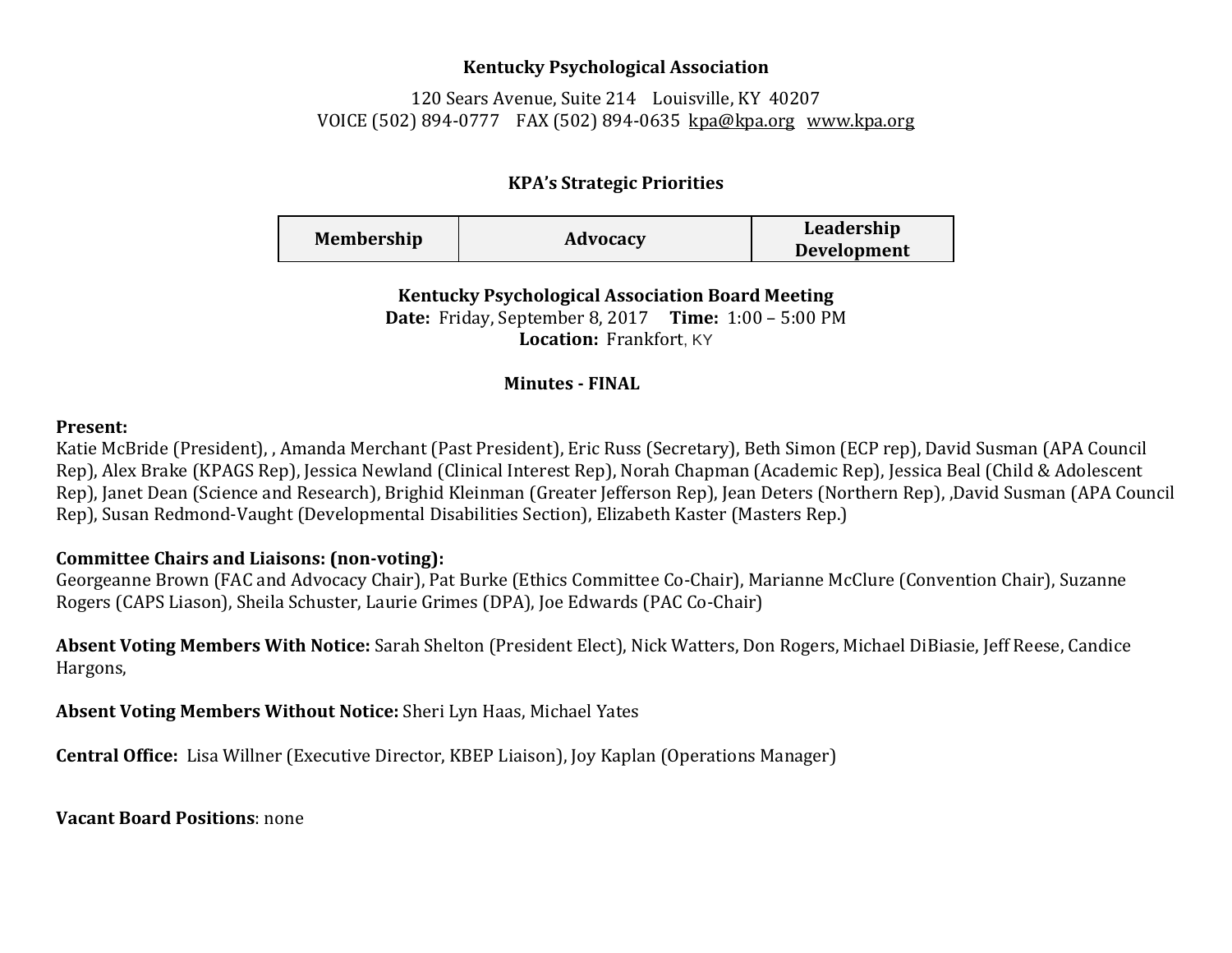| <b>TOPIC</b>                                                                            |                                                                                                                                                                                                                                                                               | <b>CONCLUSION</b>                                                                        |
|-----------------------------------------------------------------------------------------|-------------------------------------------------------------------------------------------------------------------------------------------------------------------------------------------------------------------------------------------------------------------------------|------------------------------------------------------------------------------------------|
| <b>Call to Order and Roll</b><br>Call/President's<br><b>Remarks</b>                     | Katie McBride called the meeting to order at 1:03 PM. Roll was called.                                                                                                                                                                                                        | No motion was made.                                                                      |
| <b>Approval of Minutes</b><br>from $3/17/17$                                            | Minutes were distributed prior to the meeting. No discussion or<br>corrections.                                                                                                                                                                                               | A motion to approve the minutes was<br>made. Motion passed unanimously.                  |
| <b>Financial Report</b>                                                                 | Financial Report was distributed prior to the meeting. Kaplan<br>provided an overview of the report, and a discussion followed.                                                                                                                                               | A motion was made to accept the<br>report. Motion passed unanimously.                    |
| <b>APA Council Report</b>                                                               | Council Report was distributed prior to the meeting. Susman<br>provided an overview of the report, and a discussion followed.                                                                                                                                                 | No motion was made.                                                                      |
| <b>ED Report</b>                                                                        | ED Report was distributed prior to the meeting. Willner provided an<br>overview of the report, and a discussion followed.                                                                                                                                                     | No motion was made.                                                                      |
| <b>DPA Report</b>                                                                       | DPA Report was distributed prior to the meeting. Grimes provided an<br>overview of the report, and a discussion followed.                                                                                                                                                     | No motion was made.                                                                      |
| <b>Convention Update</b>                                                                | McClure reviewed plans for KPA Convention. Board members were<br>encouraged to donate to silent auction.                                                                                                                                                                      | No motion was made.                                                                      |
| <b>ACTION ITEM:</b><br><b>Approval of Finance</b><br><b>Committee Report</b>            | Financial Report was reviewed. Russ provided an overview of the<br>report, and a discussion followed.                                                                                                                                                                         | A motion was made to approve<br>appointments to the Board. Motion<br>passed unanimously. |
| <b>ACTION ITEM:</b><br><b>Approval of 2018 KPA</b><br><b>Board Meeting Dates</b>        | 2018 Board Meeting Dates are as follows: March 2nd, June 8-9, Sept,<br>14, and Dec 14th                                                                                                                                                                                       | A motion was made to approve 2018<br>Board Meeting Dates. Motion passed<br>unanimously.  |
| <b>Action Item: Approve</b><br><b>Values Statement from</b><br><b>Retreat</b>           | McBride reviewed values for KPA that were developed at the retreat.<br>Discussion followed.                                                                                                                                                                                   | A motion was made to approve KPA<br>Values. Motion passed unanimously.                   |
| <b>DISCUSSION ITEM:</b><br><b>Legislative Committee</b><br><b>Structure: First Read</b> | Committee description was distributed prior to Board Meeting.<br>Grimes lead discussion. Committee makeup and description will be<br>presented for approval at December Board meeting.                                                                                        | No motion was made.                                                                      |
| <b>DISCUSSION ITEM:</b><br><b>Taking A Stand Policy:</b><br><b>First Read</b>           | Public Issue Review Committee structure and Submission form were<br>distributed prior to Board Meeting. McBride lead discussion of the<br>development of this document. Discussion followed. Amendments to<br>the document were discussed. New draft will be presented at the | No motion was made.                                                                      |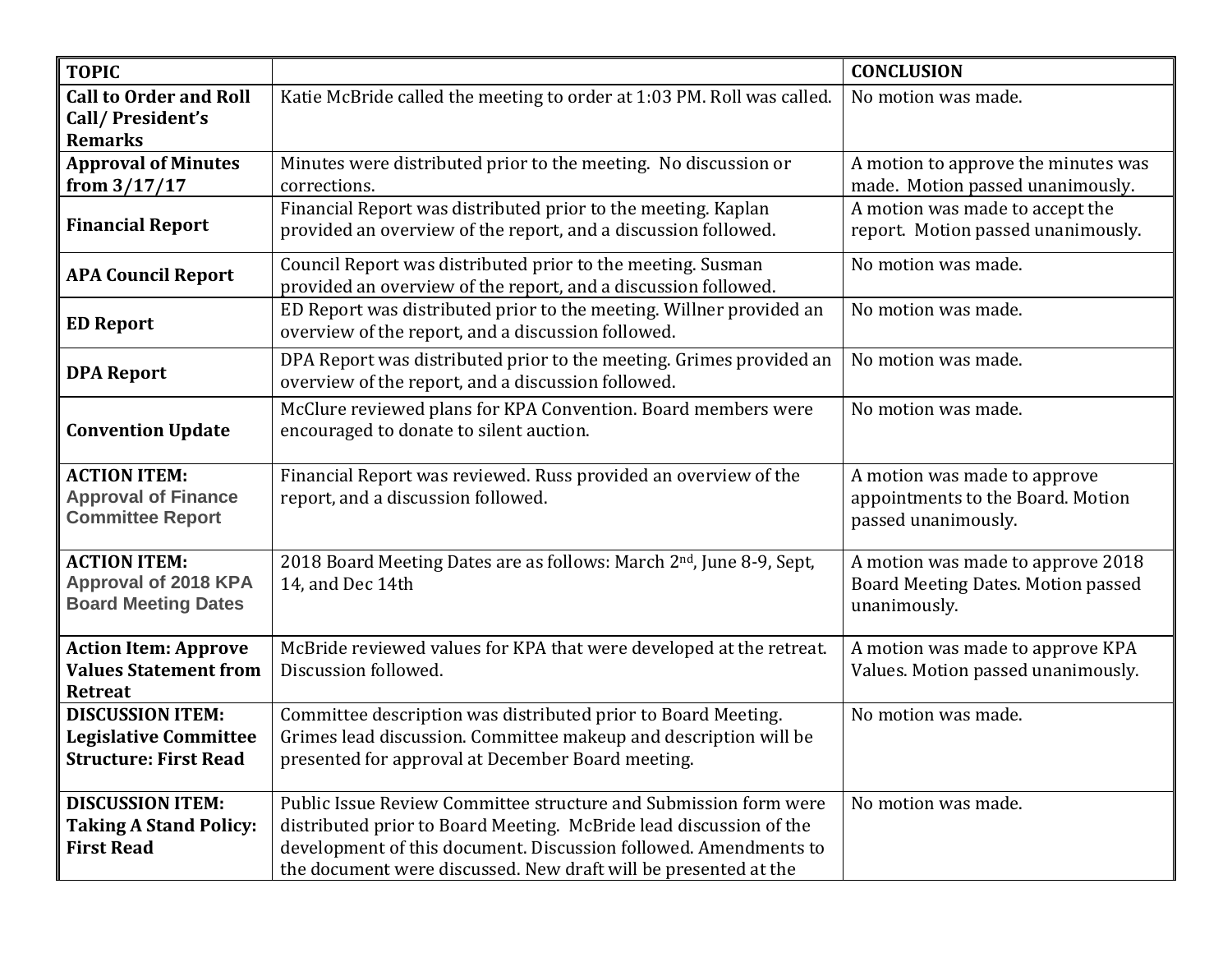|                                                                          | December Board Meeting.                                                                                                                                                                                                                                                                                                                                                                                 |                                                                                                                      |
|--------------------------------------------------------------------------|---------------------------------------------------------------------------------------------------------------------------------------------------------------------------------------------------------------------------------------------------------------------------------------------------------------------------------------------------------------------------------------------------------|----------------------------------------------------------------------------------------------------------------------|
| <b>DISCUSSION ITEM:</b><br><b>2018 Budget Forecast</b><br><b>Report</b>  | Willner discussed potential changes to budget for next year.<br>Discussed impact of potential KPA-KPF reorganization and potential<br>addition of healthy workplace initiatives.                                                                                                                                                                                                                        | No motion was made.                                                                                                  |
| <b>DISCUSSION ITEM:</b><br><b>Capital Campaign</b>                       | Willner gave overview of status of capital campaign, which is<br>currently on hold. Discussed potential of buying office space for the<br>board. Action item to be added to board at next meeting to establish<br>office space committee. Treasurer and finance committee to identify<br>pros and cons of buying vs. renting. Deters, McBride and Beal<br>volunteered to consider committee membership. | No motion was made.                                                                                                  |
| <b>DISCUSSION ITEM:</b><br><b>KPA-KPF</b><br><b>Restructuring Update</b> | Willner gave update on KPA-KPF restructuring. Implications for 2018<br>Budget were discussed.                                                                                                                                                                                                                                                                                                           | No motion was made.                                                                                                  |
| <b>DISCUSSION ITEM:</b><br><b>ED Evaluation</b>                          | Merchant reviewed ED evaluation process and encouraged all Board<br>members to submit their evaluation by the deadline.                                                                                                                                                                                                                                                                                 | No motion was made.                                                                                                  |
| <b>DISCUSSION ITEM:</b><br>2018 Legislative<br><b>Priorities</b>         | 2017 Legislative priorities and proposed 2018 priority<br>recommendations were distributed prior to the meeting. Schuster<br>discussed KMHC legislative priorities. Brown discussed potential<br>2018 legislation issues.                                                                                                                                                                               | No motion was made.                                                                                                  |
| <b>ACTION ITEM: Smoke</b><br><b>Free Tomorrow</b><br>Coalition           | Schuster proposed that KPA sign on to the Coalition for a Smoke Free<br>Tomorrow.                                                                                                                                                                                                                                                                                                                       | A motion was made for KPA to sign on<br>to the Coalition for a Smoke Free<br>Tomorrow. Motion passed<br>unanimously. |
| <b>PAC Report</b>                                                        | Report was previously circulated. Edwards reviewed report for the<br>Board.                                                                                                                                                                                                                                                                                                                             | No motion was made.                                                                                                  |
| <b>Membership Report</b>                                                 | Report was previously circulated. Board Members reviewed and<br>discussed with author of report if warranted.                                                                                                                                                                                                                                                                                           |                                                                                                                      |
| <b>CE Report</b>                                                         | Report was previously circulated. Board Members reviewed and<br>discussed with author of report if warranted.                                                                                                                                                                                                                                                                                           | No motion was made.                                                                                                  |